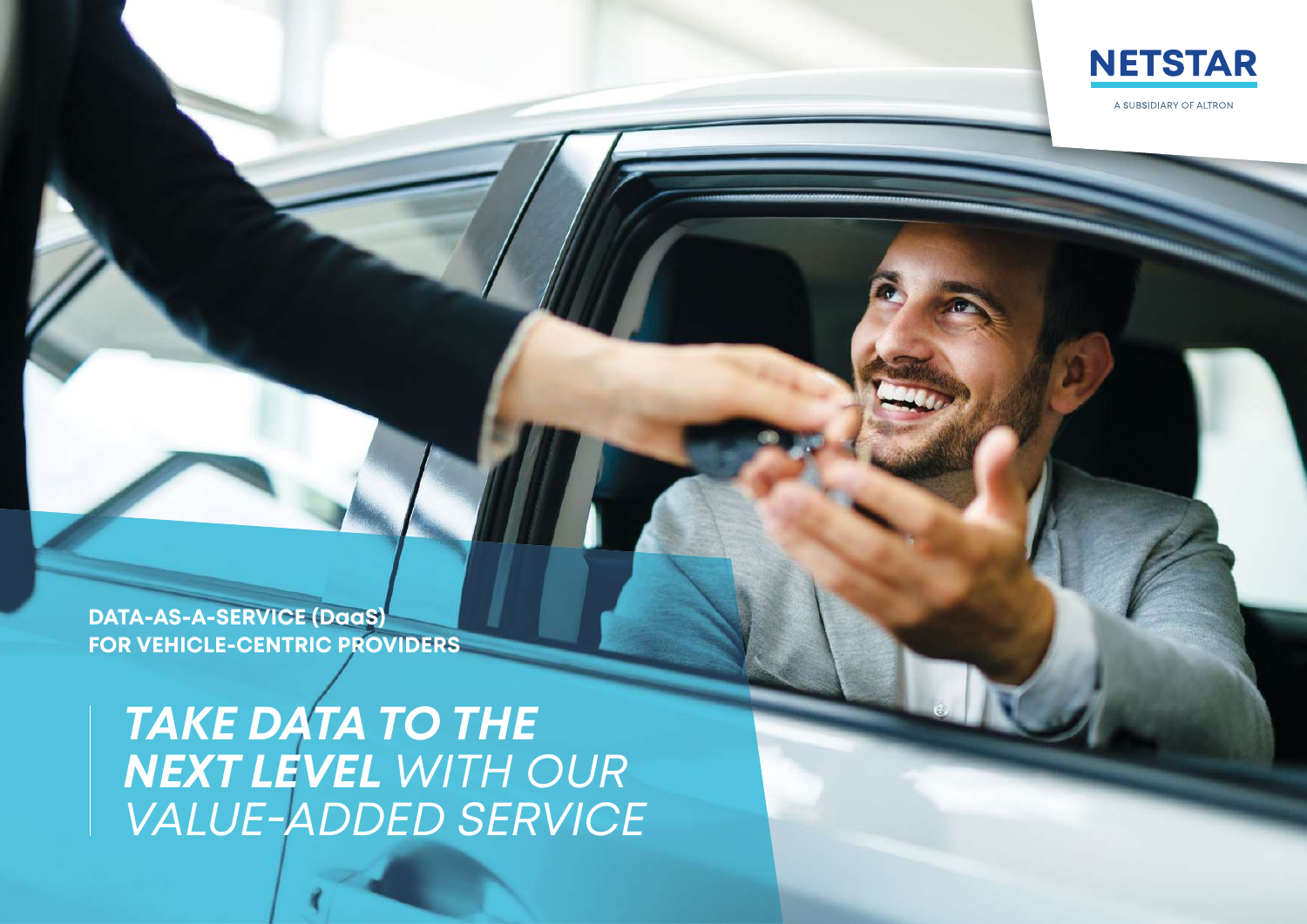*YOUR CHALLENGE*

## **GAIN A COMPETITIVE EDGE** USING DATA

**One of the major innovations underpinning transformation in the automotive industry today, is the introduction of connected solutions.**

Data empowers intuitive services that attract and retain customers, increase revenue and reduce fleet costs.

Understanding how to leverage data to its maximum benefit is essential in today's competitive world. However, if the data gathering process is cumbersome and inefficient, the value gained from data analytics is reduced.

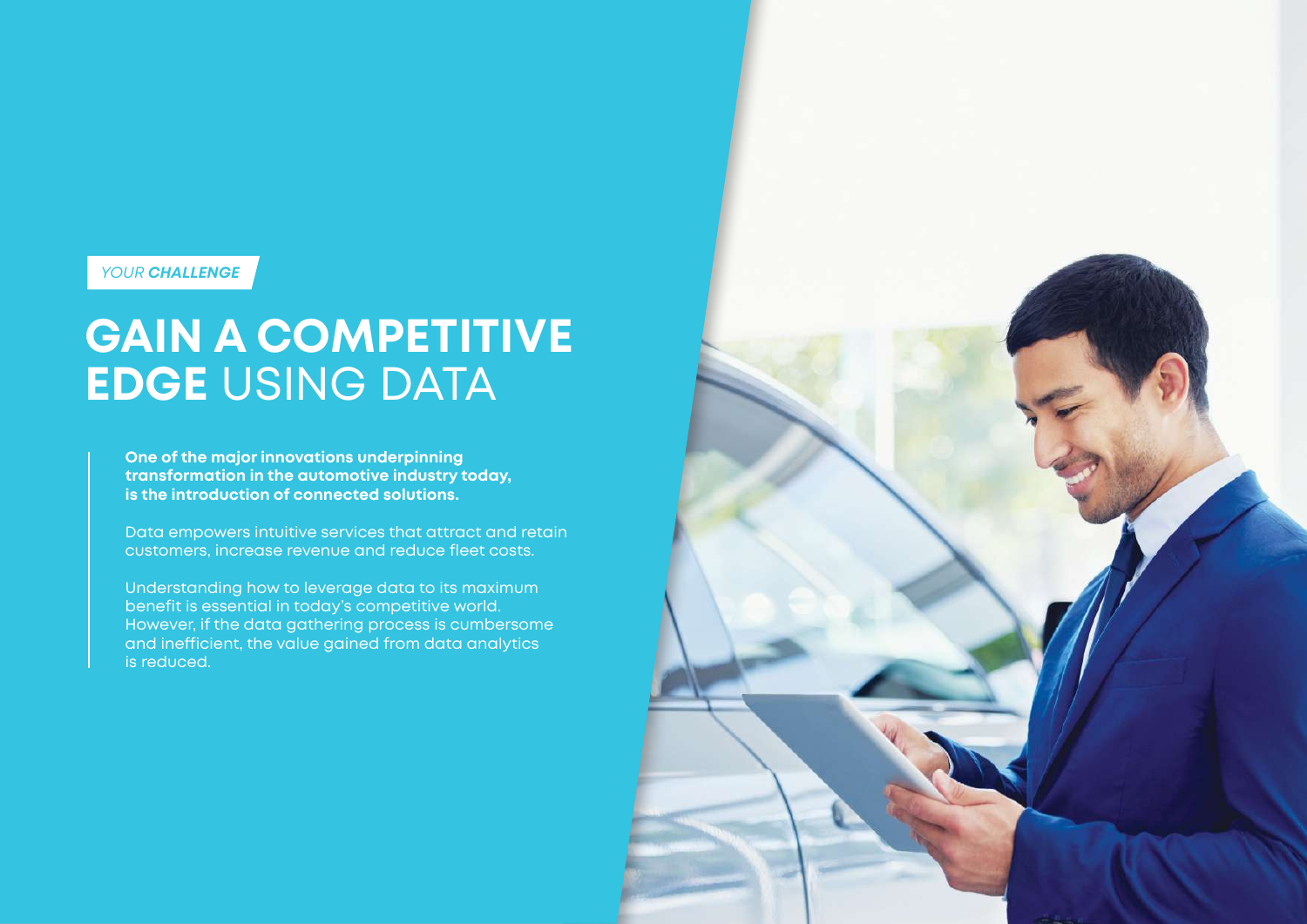#### *OUR DATA-AS-A-SERVICE SOLUTION*

## **BOOST REVENUE AND REDUCE COSTS**  THROUGH DATA

**With Netstar's Data-as-a-Service (DaaS) solution, dealers, manufacturers and car rental businesses can reap the benefits of data without having to worry about the often-thorny technical aspects of managing large data sets.**

The Netstar DaaS model gives you the ability to stream and reliably consume data that is secure and compliant with POPI & GDPR.

The relevance and value of accurate vehicle data is a powerful tool for mobility players. Data about driver behaviour and other risk factors, like usage, time of day, area, overnight storage, etc., are accurately available. We store all the data all the time within our big data platform. This allows for the extraction of vast amounts of data for analysis, tracking assets and more.

### *SAVE TIME*

Access the data you need in the output and interval option that suits your business the best.

#### *DATA QUALITY*

With built-in data checks when cleaning, describing, and distributing data, we improve efficiencies.

#### *VALUE THAT GROWS*

Gain a true competitive edge from harnessing the value of data without worrying about the technical complexities.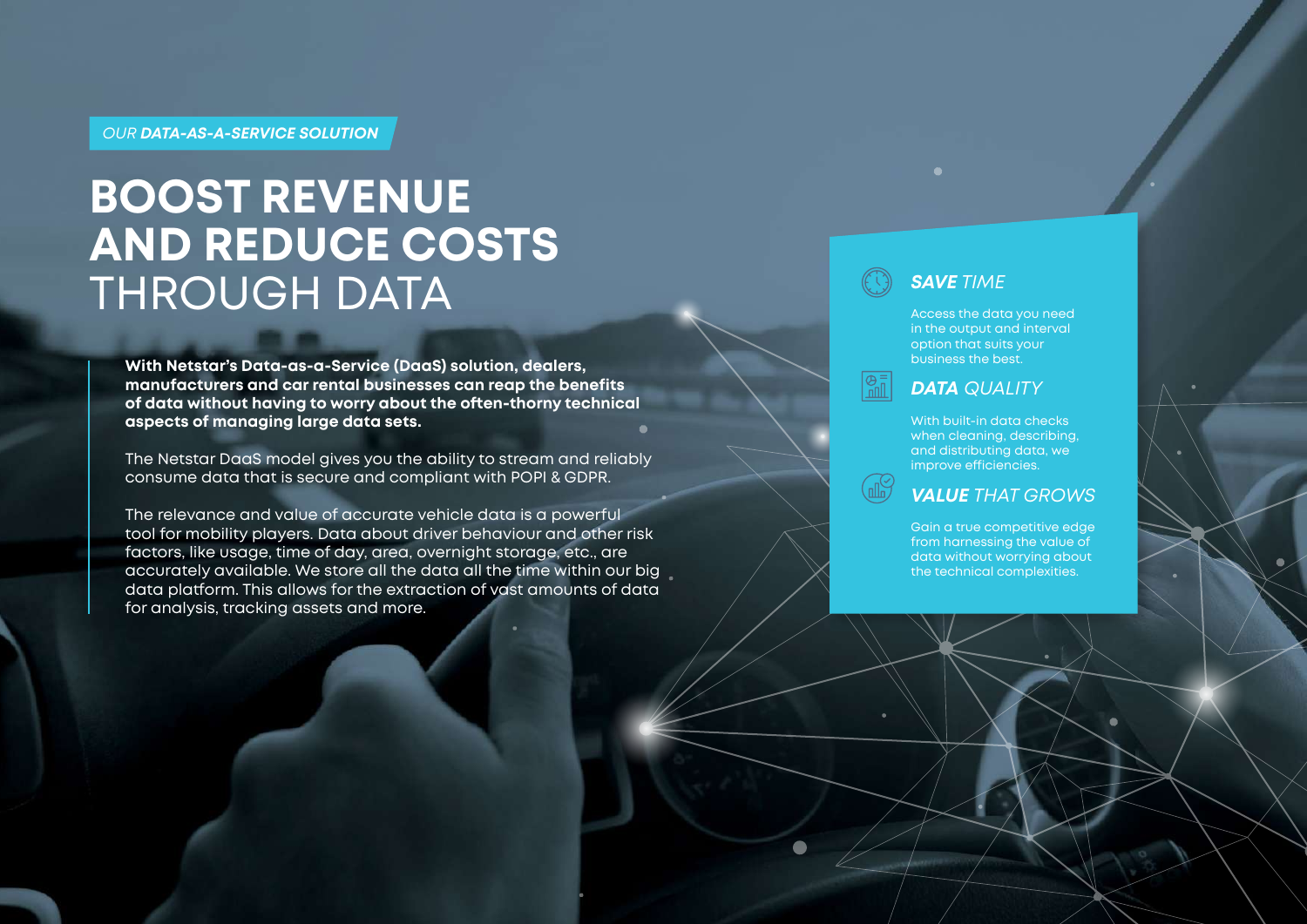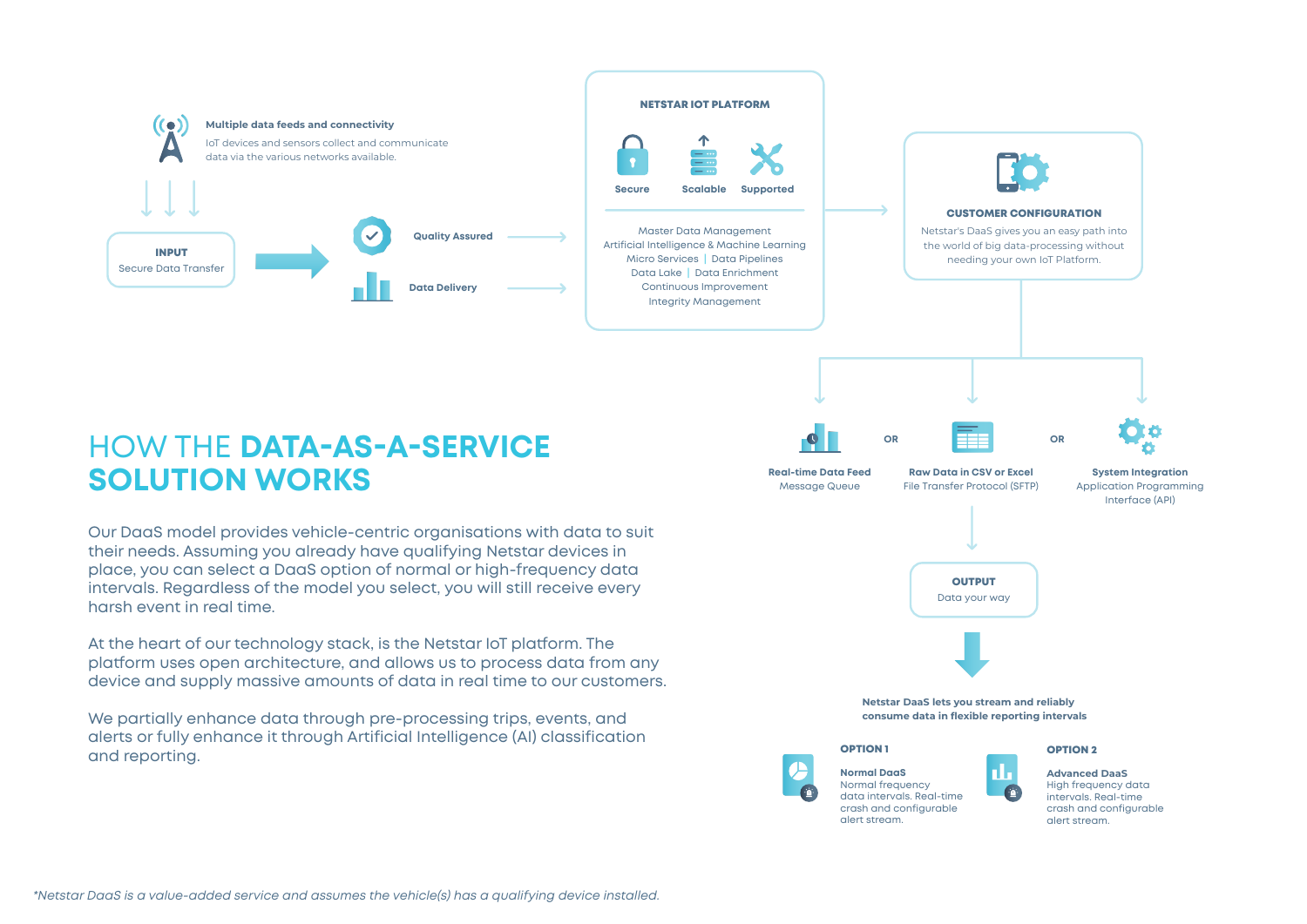### *THE RESULT*

# **ENDLESS POSSIBILITIES** FOR MOBILITY PLAYERS

Achieve results by accessing vehicle data to connect your vehicles and customers better. With our DaaS model, you get the right data at the right time to benefit your operation.



Reduce fraudulent claims





Reduce costs & improve efficiencies **R**



Improve accident & loss prevention strategies

Improve customer

Better driver behaviour

intimacy



- $\star \star \star$ improving the customer experience
- Provide tax logbooks & insurance F compliance
- Real-time hard event notifications ⋒
- Accident & incident reporting 88
- $\mathsf{\tilde{X}}$ Link vehicles to service locations
- Alert data & trends œ
- Pipeline & trending data ah t
- $\boldsymbol{\Omega}$ Usage-based rewards
- Future planning & business  $\frac{1}{\sqrt{1-\frac{1}{\sqrt{1-\frac{1}{\sqrt{1-\frac{1}{\sqrt{1-\frac{1}{\sqrt{1-\frac{1}{\sqrt{1-\frac{1}{\sqrt{1-\frac{1}{\sqrt{1-\frac{1}{\sqrt{1-\frac{1}{\sqrt{1-\frac{1}{\sqrt{1-\frac{1}{\sqrt{1-\frac{1}{\sqrt{1-\frac{1}{\sqrt{1-\frac{1}{\sqrt{1-\frac{1}{\sqrt{1-\frac{1}{\sqrt{1-\frac{1}{\sqrt{1-\frac{1}{\sqrt{1-\frac{1}{\sqrt{1-\frac{1}{\sqrt{1-\frac{1}{\sqrt{1+\frac{1}{\sqrt{1-\frac{1}{\sqrt{1+\frac{1$ behaviour trends
- Advanced crash management  $\bigoplus$ reporting
- Driver identification & verification  $\boxed{\circledast}$ against policy
- Driver fatigue & distraction  $\bigcirc$ monitoring

芦 Retail loyalty